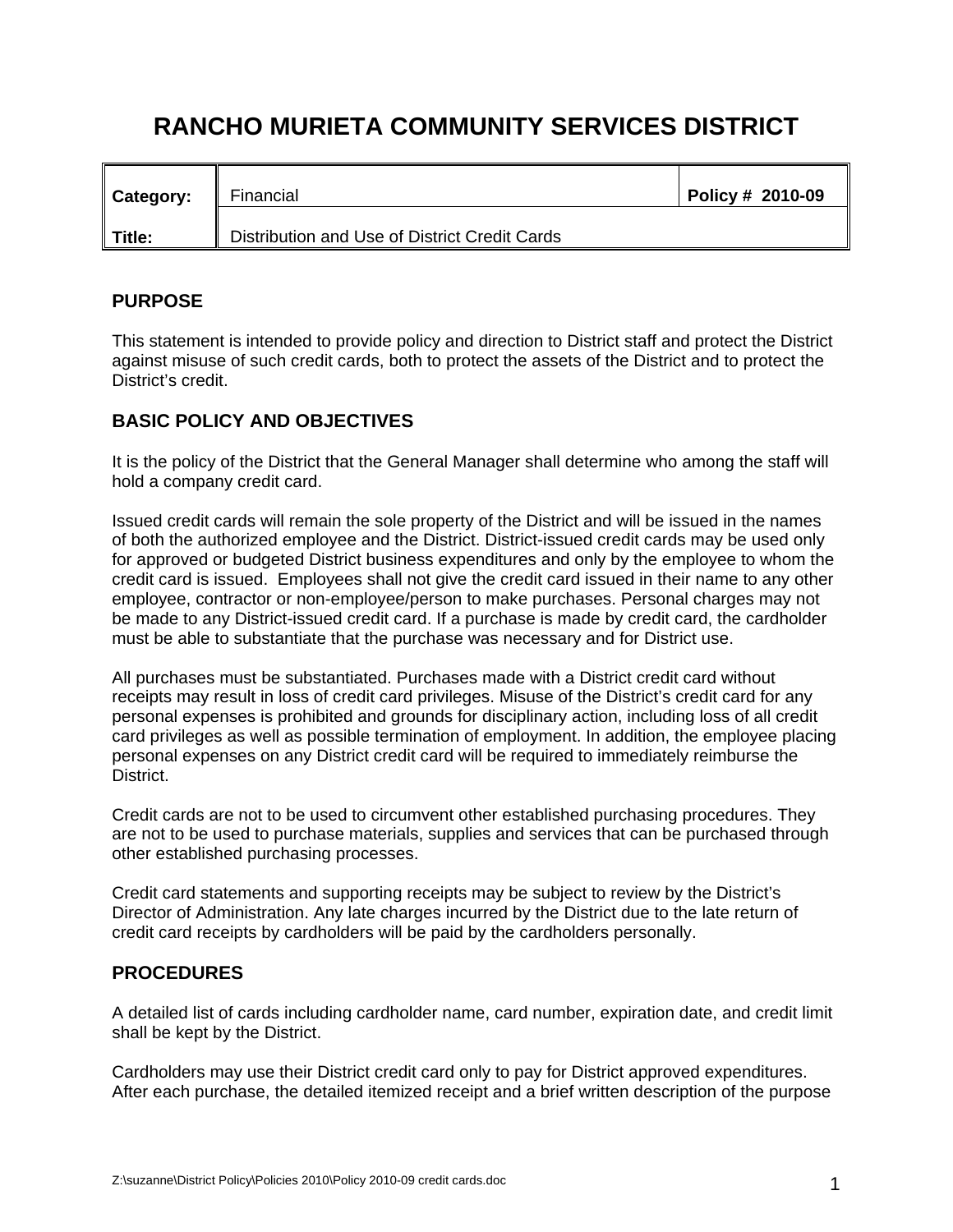of the expenditure (notated on the receipt) must be submitted to the District, to be attached to the monthly credit card statement. The credit card charge slip by itself is not sufficient documentation. The cardholder must sign or initial the receipt and give it to the Accounting Assistant, who will reconcile the receipts with the monthly credit card statement. If any receipts are missing, it will be the cardholder's responsibility to either dispute the charge or supply the necessary itemized receipt in a timely manner. You will be responsible for paying any late charges resulting from your inability to produce the required receipt in a timely manner.

Staff should submit a request for a credit card to the Director of Administration, subject to the approval of the General Manager.

Upon leaving the District's employ, cardholders must return their credit card to the Director of Administration.

If your credit card is damaged, lost or stolen, immediately notify the Director of Administration. A new credit card will be provided to you as quickly as is practicable.

| <b>Approved by Rancho Murieta Community Services District's</b><br><b>Board of Directors</b> | August 18, 2010 |
|----------------------------------------------------------------------------------------------|-----------------|
|----------------------------------------------------------------------------------------------|-----------------|